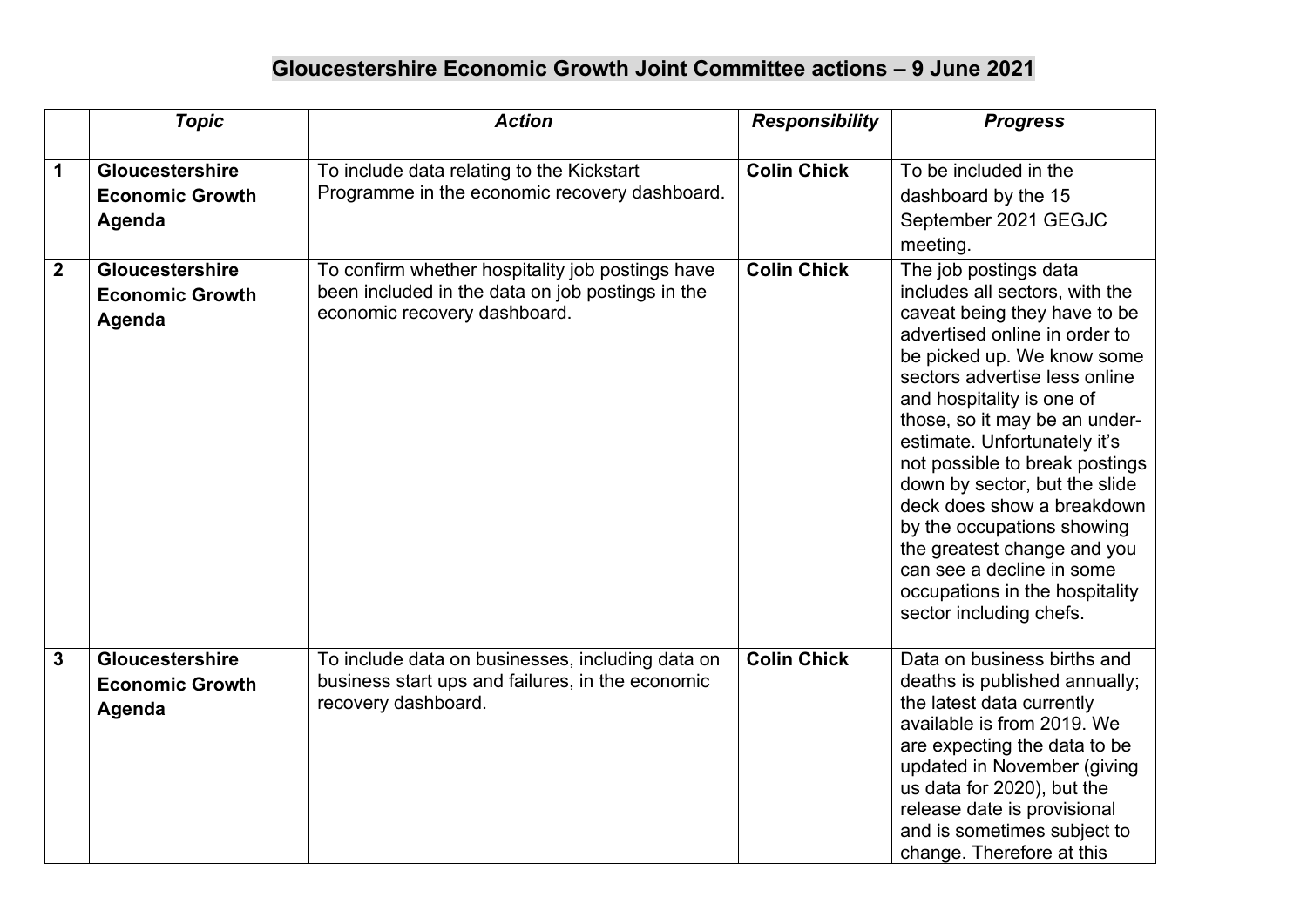|   |                                                     |                                                                                             |                    | moment in time it will not be<br>possible to include this in the<br>dashboard.                                                                                                                                                                                                                                                                                                                                                                                                                                                                                                   |
|---|-----------------------------------------------------|---------------------------------------------------------------------------------------------|--------------------|----------------------------------------------------------------------------------------------------------------------------------------------------------------------------------------------------------------------------------------------------------------------------------------------------------------------------------------------------------------------------------------------------------------------------------------------------------------------------------------------------------------------------------------------------------------------------------|
| 4 | Gloucestershire<br><b>Economic Growth</b><br>Agenda | To update the Committee on the progress of the<br>anchor institution task and finish group. | <b>Colin Chick</b> | Update on the anchor<br>institutions work:<br>The Task and Finish group<br>met last autumn but has not<br>needed to meet again.<br>The PWC hub was tasked by<br>GHWB to undertake the<br>following:<br>Develop a set of<br>principles to set our<br>what anchor<br>institutions do -<br>and how these can<br>help to address the<br>causes of health<br>inequalities<br>Undertake high<br>level mapping of<br>local activities that<br><b>GHWB</b> member<br>organisations are<br>undertaking that<br>would be classed<br>as anchor<br>institution activity<br>(though might not |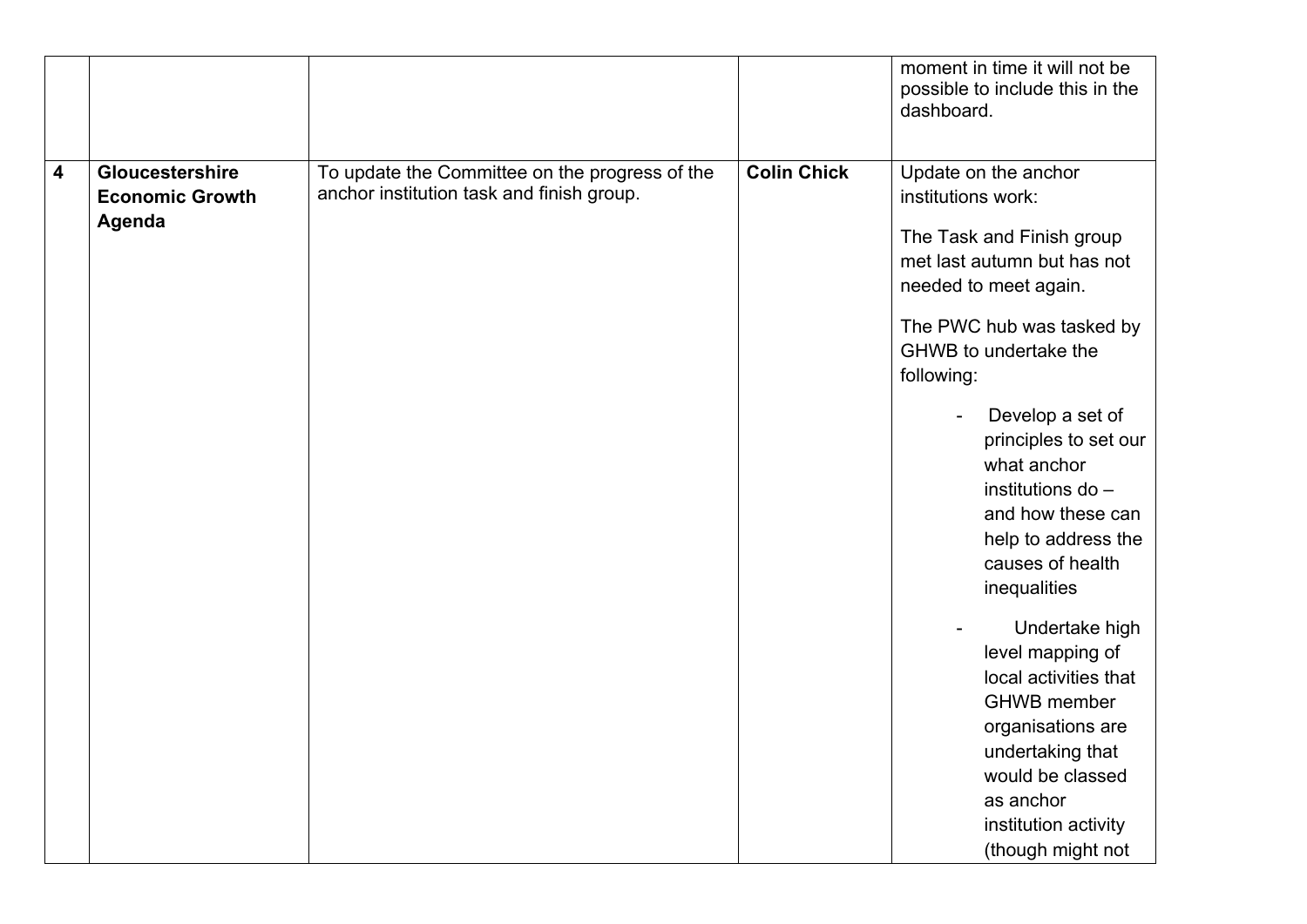|  |  | be explicitly                |
|--|--|------------------------------|
|  |  | labelled as such)            |
|  |  |                              |
|  |  | Undertake a                  |
|  |  | local case study             |
|  |  | using a social               |
|  |  | return on                    |
|  |  | investment tool -            |
|  |  | which will be                |
|  |  | adapted to enable            |
|  |  | local orgs to pick           |
|  |  | up and use to                |
|  |  | support planning /           |
|  |  | evaluation of social         |
|  |  | value                        |
|  |  | Propose a way                |
|  |  | forward for                  |
|  |  | developing an                |
|  |  | anchor institutions          |
|  |  | approach to                  |
|  |  | addressing health            |
|  |  | inequalities                 |
|  |  |                              |
|  |  | Progress to date:            |
|  |  | Principles developed and     |
|  |  | approved by GHWB in March    |
|  |  | and shared with ICS Board in |
|  |  | April                        |
|  |  | Baseline mapping undertaken  |
|  |  | - many local examples of     |
|  |  | anchor institution activity  |
|  |  |                              |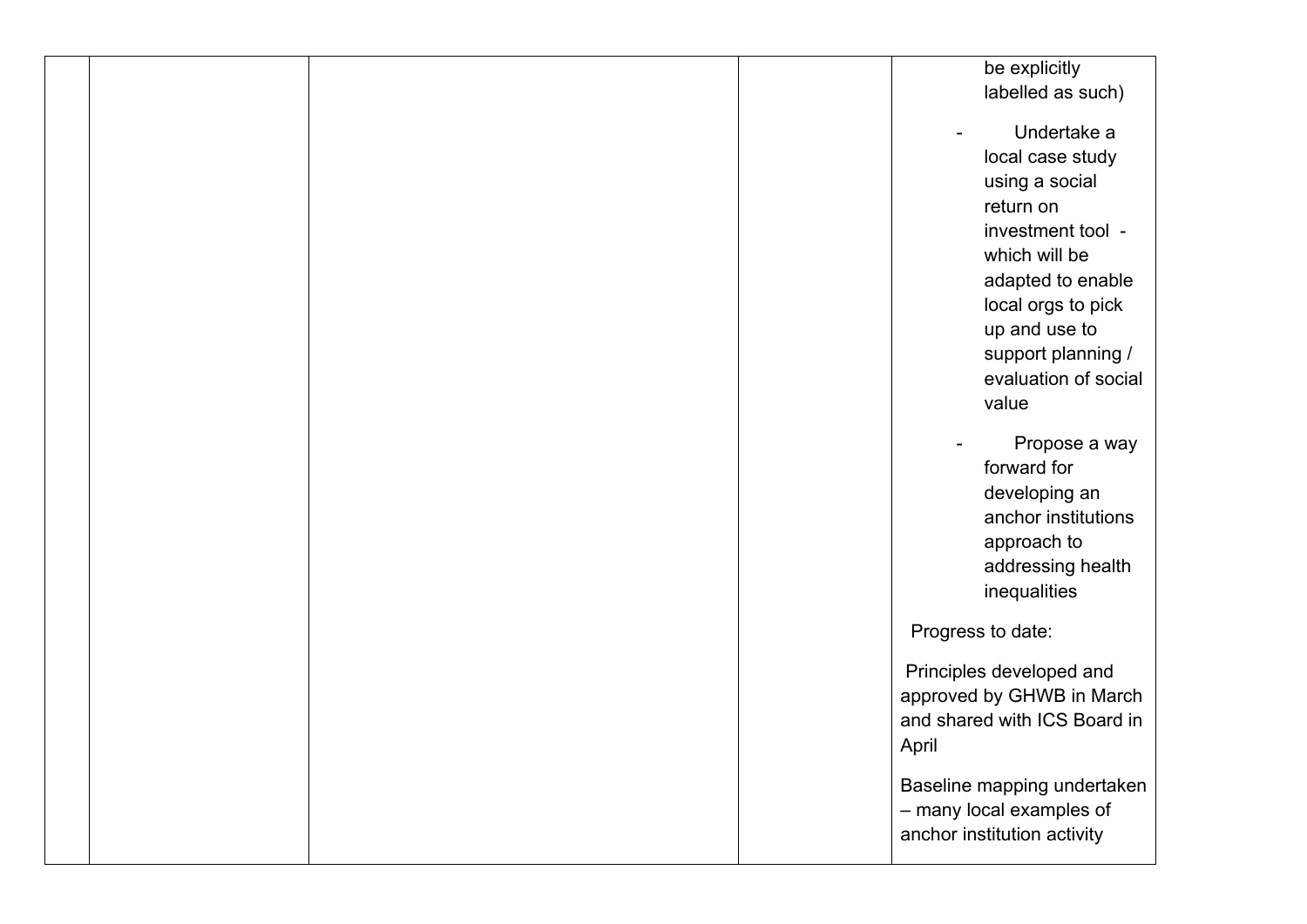|                |                                                     |                                                                                                                          |                     | Social return case study -<br>we've undertake a social<br>value evaluation of the No<br>Child Left Behind programme<br>in Cheltenham - this is<br>currently being written up and<br>the tool adapted for local use.<br>Next steps:<br>We're taking a proposal to<br>GHWB in July to propose that<br>we run an event for GHWB<br>members and representatives<br>from local anchor institutions;<br>this will be both a launch and<br>a call to action; we will use<br>this to share examples of<br>good practice and resources;<br>and to agree with local<br>organisations what additional<br>support they need to embed<br>the approach. |
|----------------|-----------------------------------------------------|--------------------------------------------------------------------------------------------------------------------------|---------------------|-------------------------------------------------------------------------------------------------------------------------------------------------------------------------------------------------------------------------------------------------------------------------------------------------------------------------------------------------------------------------------------------------------------------------------------------------------------------------------------------------------------------------------------------------------------------------------------------------------------------------------------------|
| 5              | Gloucestershire<br><b>Economic Growth</b><br>Agenda | To circulate summary notes of this item and the<br>Gloucestershire Covid-19 Economic Recovery<br>item after the meeting. | <b>Laura Powick</b> | Circulated on 22 June 2021.                                                                                                                                                                                                                                                                                                                                                                                                                                                                                                                                                                                                               |
| 6              | <b>Employment and</b><br><b>Skills Strategy</b>     | To present the Employment and Skills Strategy at<br>the next Committee meeting.                                          | <b>Pete Carr</b>    | To be presented at the<br>meeting on 15 September<br>2021.                                                                                                                                                                                                                                                                                                                                                                                                                                                                                                                                                                                |
| $\overline{7}$ | <b>Community Renewal</b><br><b>Fund</b>             | To provide an update on the outcome of the<br>Community Renewal Fund bid at the next                                     | <b>Colin Chick</b>  | To be presented at the<br>meeting on 15 September                                                                                                                                                                                                                                                                                                                                                                                                                                                                                                                                                                                         |